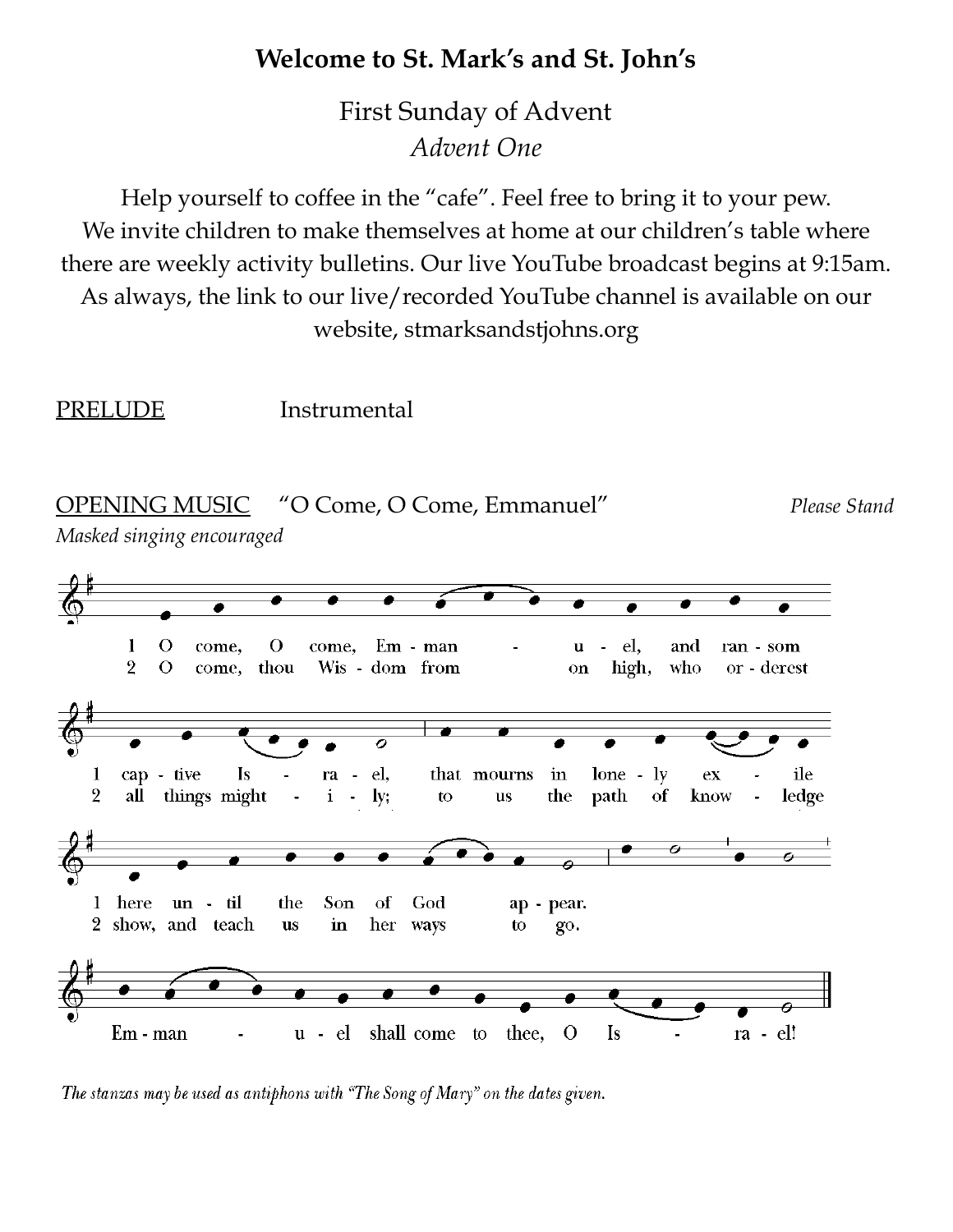#### OPENING SENTENCE

Celebrant: Arise, O Jerusalem, stand upon the height and look toward the east, and see your children gathered from west to east at the Word of the Holy One.

#### LIGHTING OF THE ADVENT WREATH

Celebrant: Blessed are you, O Lord our God, ruler of the universe. You call nations to walk in your light and to seek your ways of justice and peace for the night is past, and the dawn of your coming is near. Bless us as we light the third candle of this wreath – the candle of hope. Wake us from our sleep, that we may be ready to greet our Lord when God comes and help us welcome God into our hearts and homes, for Christ is our light and our salvation. **Amen.**

*Deacon:* Let us pray. Almighty God, give us grace to cast away the works of darkness, and put on the armor of light, now in the time of this mortal life in which your Son Jesus Christ came to visit us in great humility; that in the last day, when he shall come again in his glorious majesty to judge both the living and the dead, we may rise to the life immortal; through him who lives and reigns with you and the Holy Spirit, one God, now and for ever. *Amen.*

#### THE FIRST LESSON: *Please be seated*

The days are surely coming, says the Lord, when I will fulfill the promise I made to the house of Israel and the house of Judah. In those days and at that time I will cause a righteous Branch to spring up for David; and he shall execute justice and righteousness in the land. In those days Judah will be saved and Jerusalem will live in safety. And this is the name by which it will be called: "The Lord is our righteousness." *Jeremiah 33:14-16*

Lector: Hear what the Spirit is saying.

**ALL: Thanks be to God.**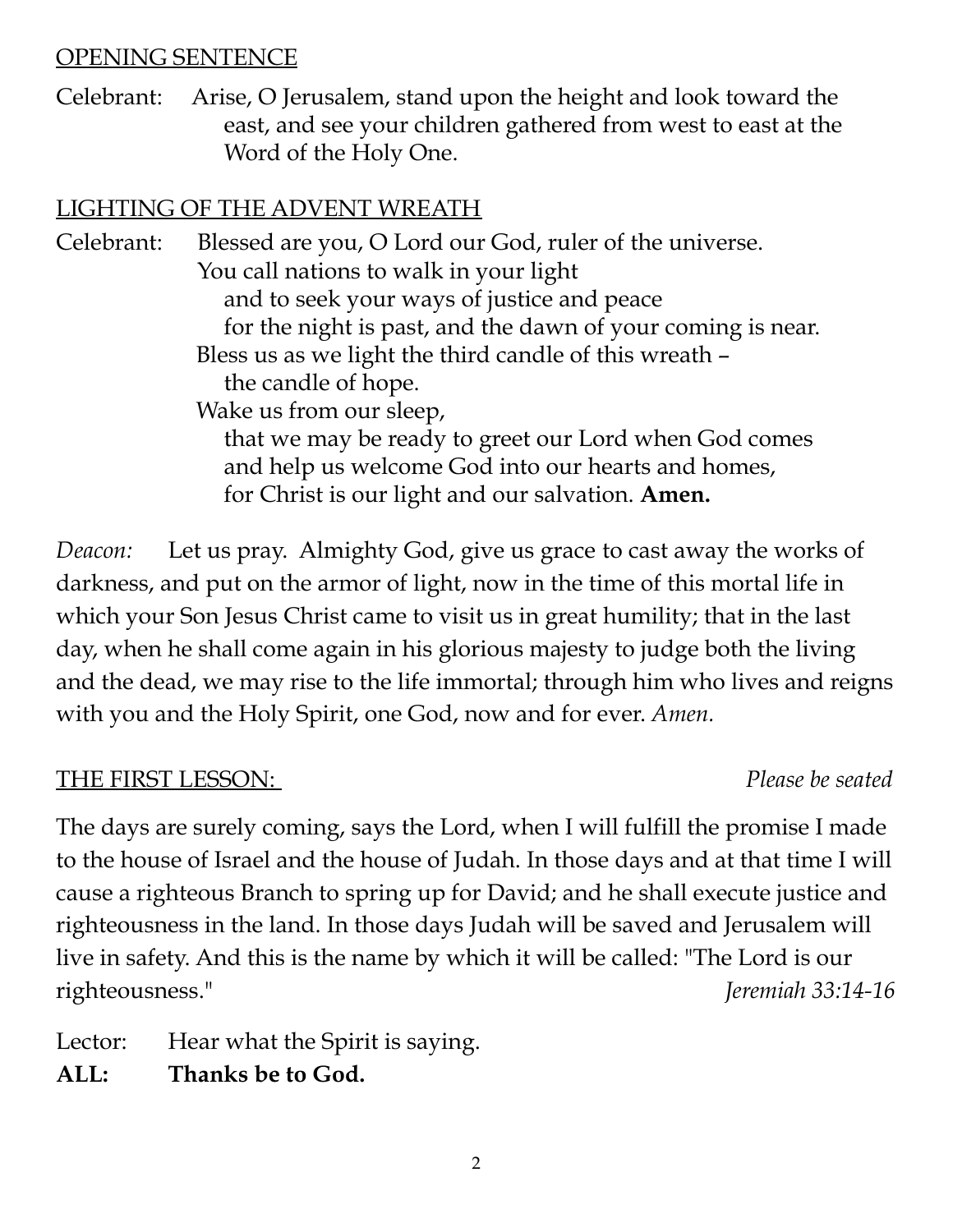#### Psalm 25: 1-9

To you, O Lord, I lift up my soul; my God, I put my trust in you; let me not be humiliated, nor let my enemies triumph over me.

# **Let none who look to you be put to shame; let the treacherous be disappointed in their schemes.**

Show me your ways, O Lord, and teach me your paths.

# **Lead me in your truth and teach me, for you are the God of my salvation; in you have I trusted all the day long.**

Remember, O Lord, your compassion and love, for they are from everlasting.

# **Remember not the sins of my youth and my transgressions; remember me according to your love and for the sake of your goodness, O Lord.**

Gracious and upright is the Lord; therefore he teaches sinners in his way.

# **He guides the humble in doing right and teaches his way to the lowly.**

All the paths of the Lord are love and faithfulness to those who keep his covenant and his testimonies.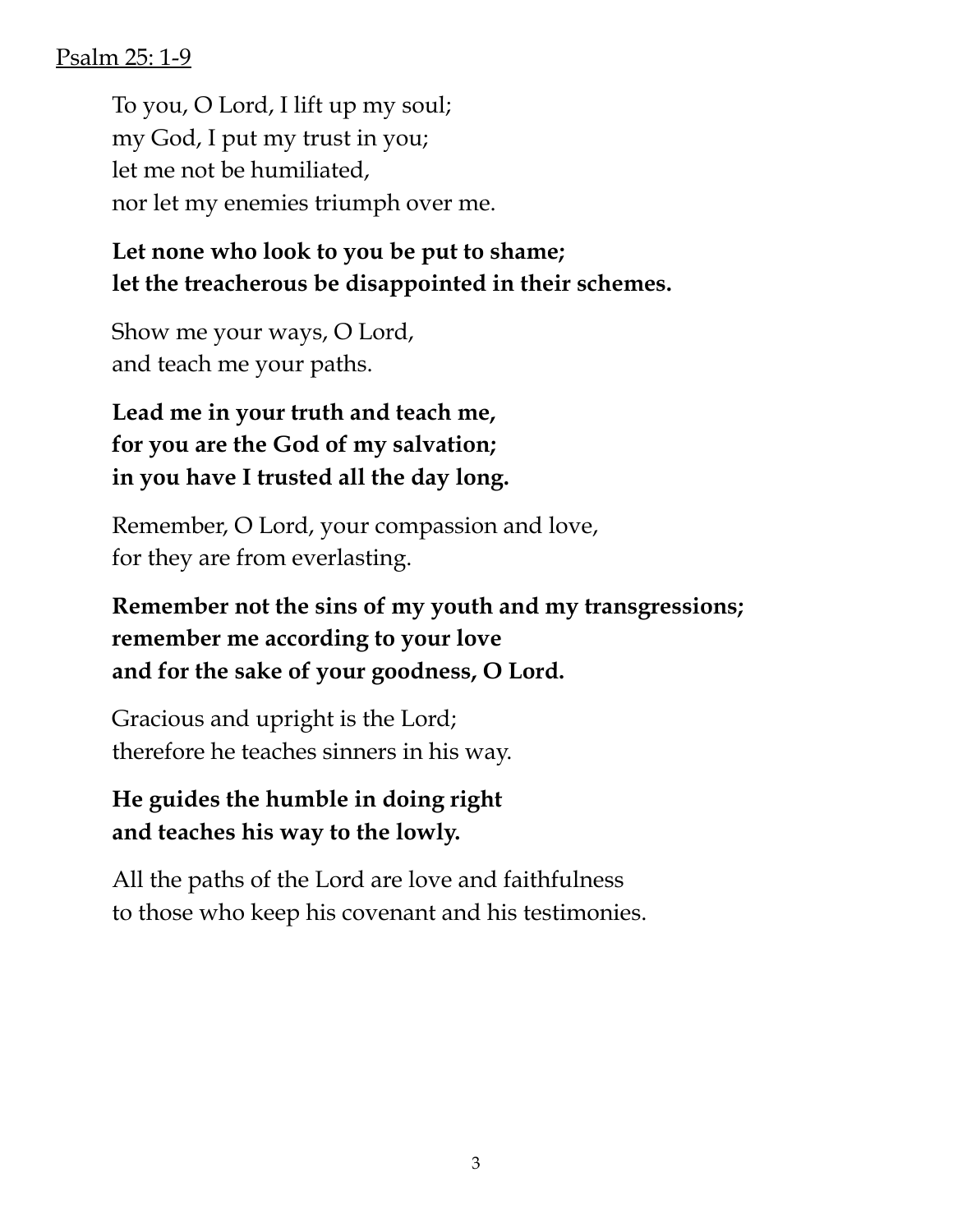#### THE SECOND LESSON:

How can we thank God enough for you in return for all the joy that we feel before our God because of you? Night and day we pray most earnestly that we may see you face to face and restore whatever is lacking in your faith.

Now may our God and Father himself and our Lord Jesus direct our way to you. And may the Lord make you increase and abound in love for one another and for all, just as we abound in love for you. And may he so strengthen your hearts in holiness that you may be blameless before our God and Father at the coming of our Lord Jesus with all his saints.

*1 Thessalonians 3: 9-13*

- Lector: Hear what the Spirit is saying.
- **ALL: Thanks be to God.**

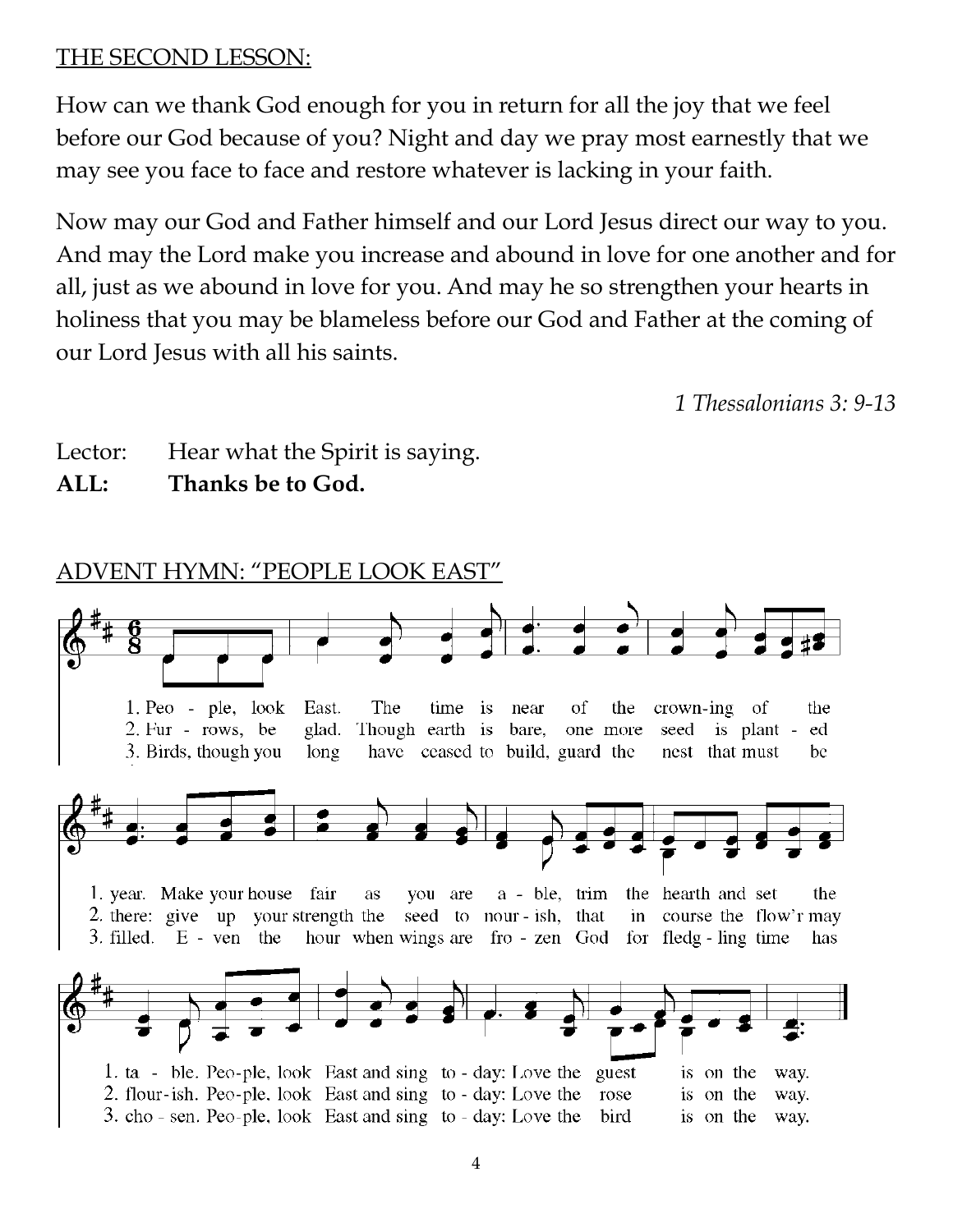#### THE HOLY GOSPEL

Deacon: The Holy Gospel of our Lord Jesus Christ according to Luke People: **Glory to you, Lord Christ.**

Jesus said, "There will be signs in the sun, the moon, and the stars, and on the earth distress among nations confused by the roaring of the sea and the waves. People will faint from fear and foreboding of what is coming upon the world, for the powers of the heavens will be shaken. Then they will see 'the Son of Man coming in a cloud' with power and great glory. Now when these things begin to take place, stand up and raise your heads, because your redemption is drawing near."

Then he told them a parable: "Look at the fig tree and all the trees; as soon as they sprout leaves you can see for yourselves and know that summer is already near. So also, when you see these things taking place, you know that the kingdom of God is near. Truly I tell you, this generation will not pass away until all things have taken place. Heaven and earth will pass away, but my words will not pass away.

"Be on guard so that your hearts are not weighed down with dissipation and drunkenness and the worries of this life, and that day catch you unexpectedly, like a trap. For it will come upon all who live on the face of the whole earth. Be alert at all times, praying that you may have the strength to escape all these things that will take place, and to stand before the Son of Man."

*Luke 21: 25-36*

- Deacon: The Gospel of our Lord.
- **People: Praise to you, Lord Christ.**

SERMON The Rev'd Mary Ann Brody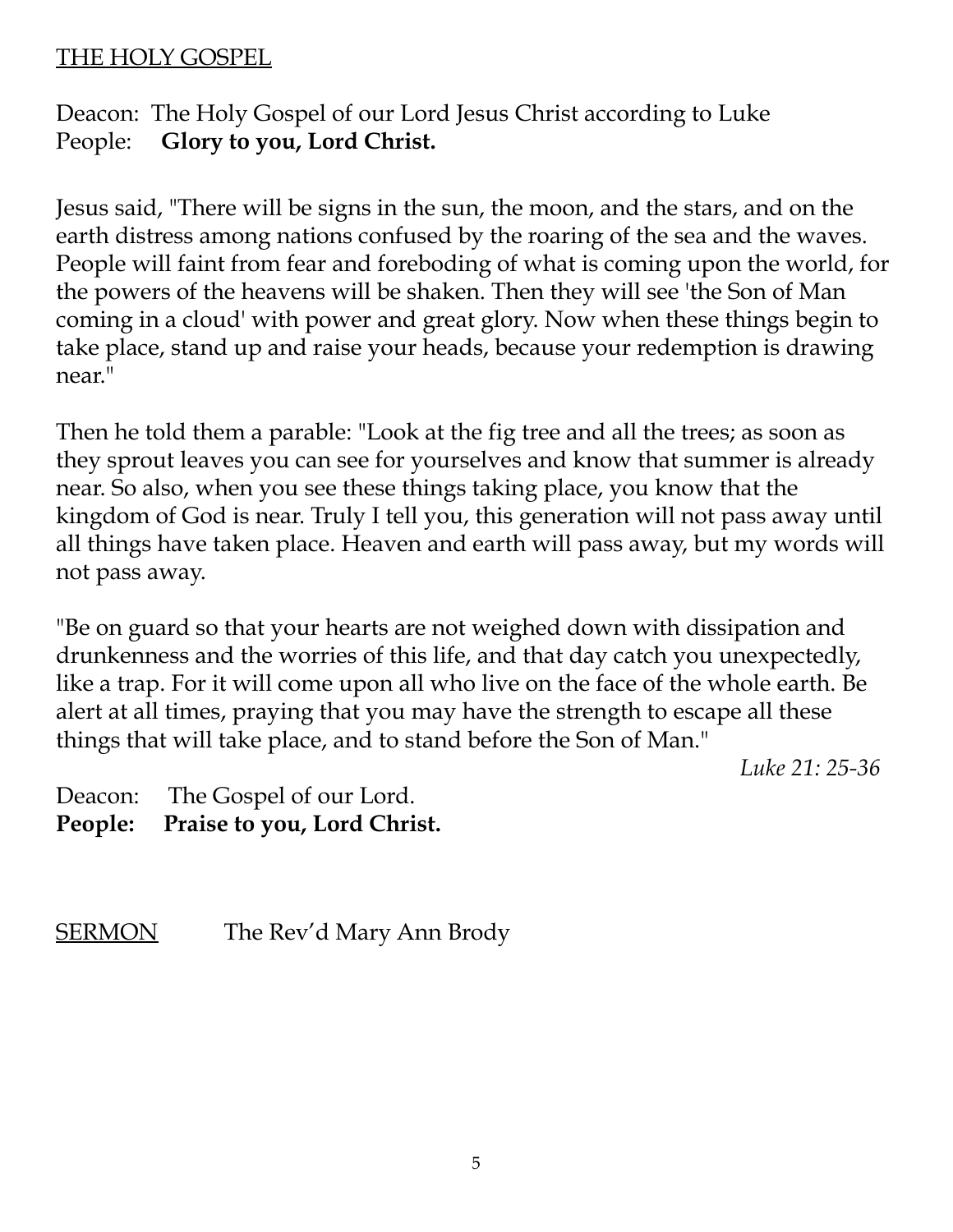## AFFIRMATION OF FAITH

**We believe in God above us, Creator of all things, sustainer of all life. We believe in Christ beside us, companion and friend, redeemer of all the broken pieces of our universe. We believe in Spirit deep within us, Advocate and guide, who lives with us eternally. We believe in God's resurrection created world where all things are fixed, and all creation fits together in vibrant harmonies. We believe in God above, beside, within, God yesterday, today and forever, the three in one, the one in three.**

#### SPECIAL MUSIC FOR PRAYER AND MEDITATION *Please be seated*

*You're invited to light a candle at our prayer table and write your prayer intentions on the Prayer Board during the music. Please stay socially distant.*

#### PRAYERS OF THE PEOPLE

God of many names, God beyond all names; the beginning and the end of every story, the meaning of every life; infinite Mystery both hidden and revealed: God of mercy **Hear our prayer**

O compassionate One, hold us in your mercy: heal the sick, mend the broken, protect the vulnerable, shelter the refugee, strengthen the weary, rescue the lost, and give courage to all who struggle. We pray today for….. God of mercy **Hear our prayer**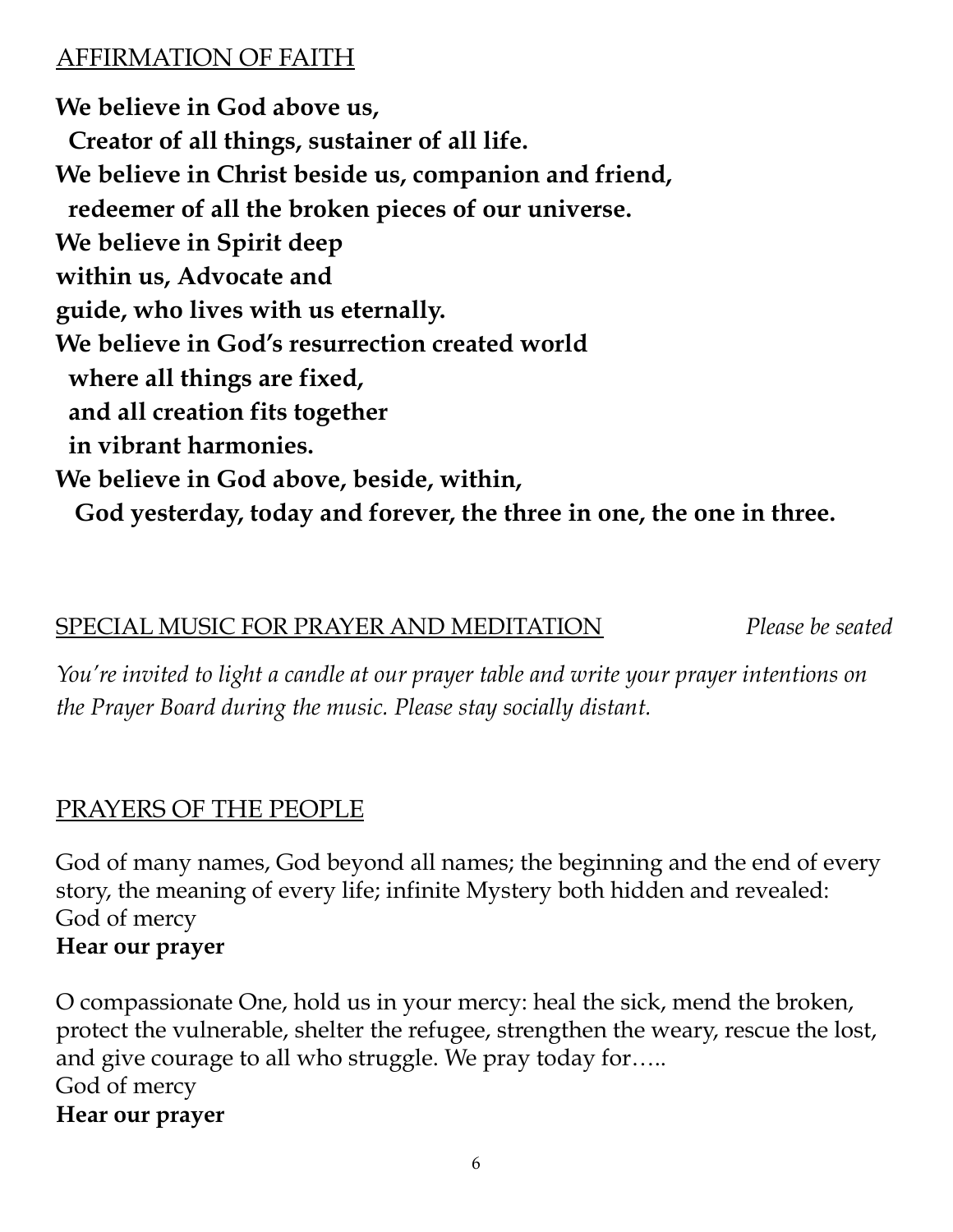O Morning Star, bright splendor of the light eternal, illuminating all things with your radiance: Come, enlighten all who sit in darkness, and those who dwell in the shadow of violence and death. Grant us your peace, and teach us to live in the dawn of your unfailing promise.

God of mercy

#### **Hear our prayer**

O Desire of every heart, the answer to every longing: You are the strong force that draws us into the mystery of love divine. Forgive us those things which distract and delay us, and lead us ever deeper into the Way, the Truth and the Life.

God of mercy

#### **Hear our prayer**

God who has come, God who does come, God who is yet to come: Make us an Advent people, ready and alert to welcome and receive You in the stranger's face, the loving act, the moment of grace, the presence of healing, the birth of possibility, the gift of wonder. Let every heart prepare You a place. God of mercy **Hear our prayer**

Closing Collect: Emmanuel, You show us the face of the Divine, and reveal the fullness of our humanity. Come: renew your creation, restore us all in Christ, and enable us to become who we are, your faithful and loving people. We pray in the name of Jesus. Amen.

## INSTRUMENTAL MUSIC

## THE GREAT THANKSGIVING *on screen*

The Lord is here. **God's Spirit is with us.**

Lift up your hearts. **We lift them to the Lord.**

Let us give thanks to the Lord our God. **It is right to offer thanks and praise.**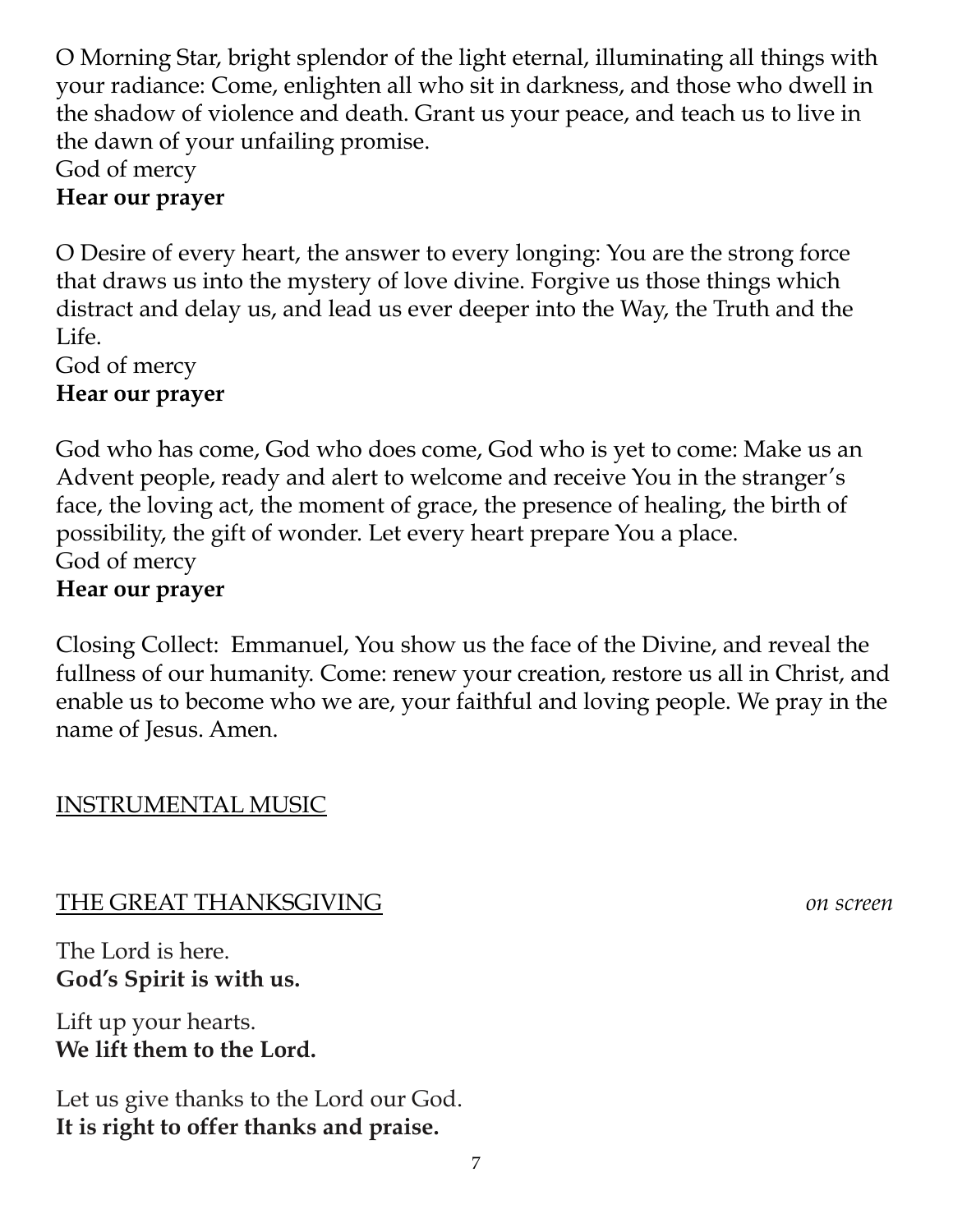It is right indeed that we should praise you, God of love, our source and our fulfillment, for you create all things, and in you we live and move and have our being. Your wonder is manifest in land and sea and sky.

As a parent tenderly gathers their children, you embraced a people as your own to rear them in your way of compassionate love. From your own being you sent Jesus among us, incarnate of the Holy Spirit and born of Mary our sister.

Jesus revealed your care for all you have made, and showed us your way of reconciliation. Looking forward to the joy of new life Jesus suffered the pangs of the cross and in rising again became the first-born of the renewed family.

You sent your Holy Spirit and gave birth to us, your church. Your Spirit stays to nurture and to guide us.

Now we join hands around your table, and with all creation we hymn your praise for your unending love, as we sing,

**Holy, holy, holy, holy Holy Lord God of hosts Heaven and earth are filled with your glory Hosanna in the highest Blessed is the One who comes in the name of the Lord, of the lord Hosanna in the highest, hosanna in the highest.**

To you indeed be glory, almighty God, because on the night before he died, your Son, Jesus Christ, took bread; when he had given you thanks, he broke it, gave it to his disciples, and said:

#### **Take, eat, this is my body which is given for you; do this to remember me.**

After supper he took the cup; when he had given you thanks, he gave it to them and said:

**This cup is the new covenant in my blood poured out for you; do this as often as you drink it to remember me.**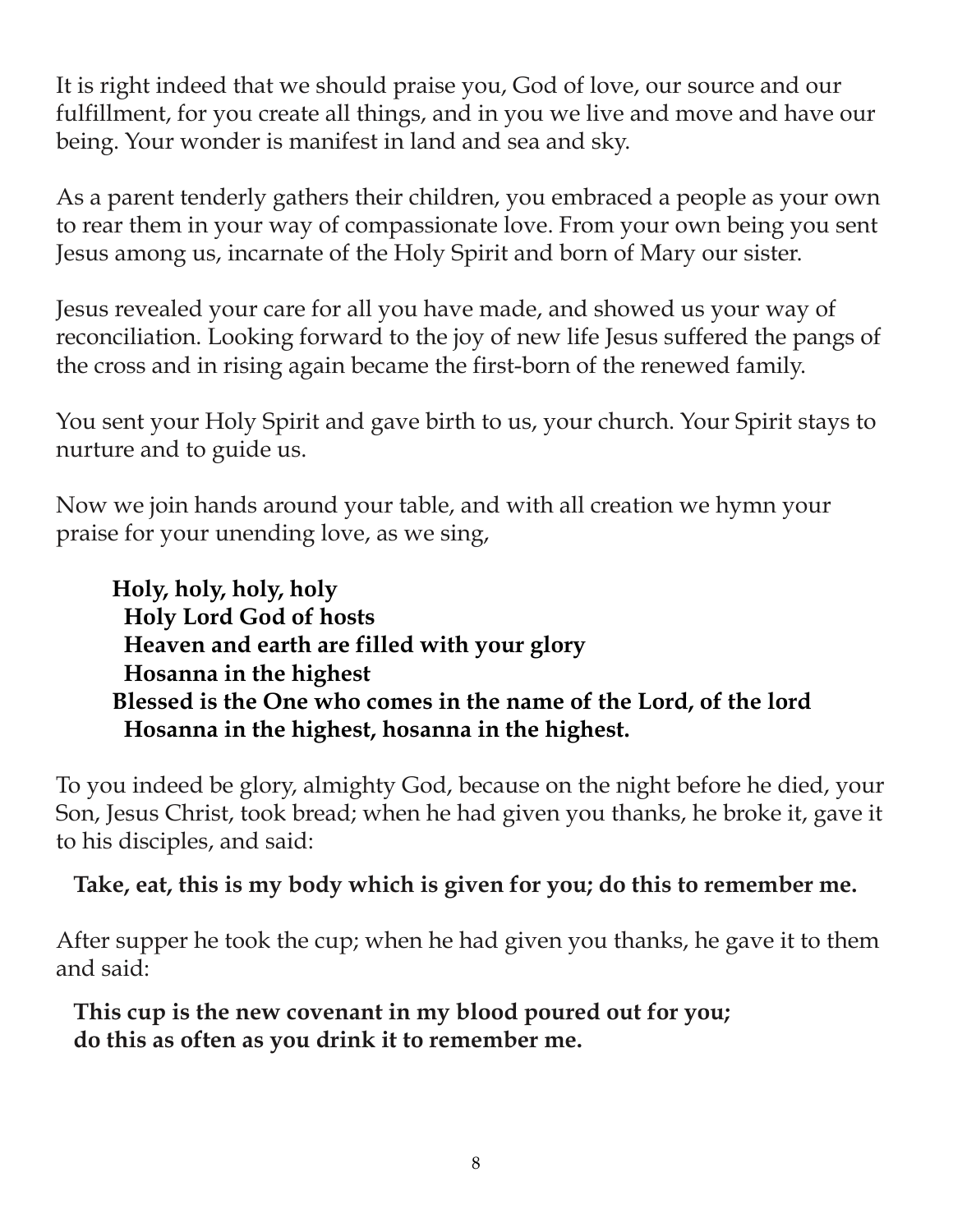And so in this great sacrament we celebrate and proclaim the mystery of our faith.

**Christ has died, Christ is risen, Christ will come in glory.**

Send your Holy Spirit upon us and our celebration, that we may be fed with the body and blood of your Son and be filled with your life and goodness. Strengthen us to do your work, and to be your body in the world.

Anoint us with your life-giving power that we might recognize your presence in each and every person.

**By Christ, with Christ, and in Christ, in the unity of the Holy Spirit all honor and glory are yours, Almighty God, now and forever. Amen.**

#### THE LORD'S PRAYER

As our Savior Christ has taught us, we are bold to pray (sing), **Our Father, which art in heaven, Hallowed be thy name, Thy kingdom come, Thy will be done on, earth as it is in heaven. Give us this day our daily bread. And forgive us our debts, as we forgive our debtors. And lead us not into temptation. But deliver us from evil. For thine is the kingdom, and the power, and the glory, forever. Amen.**

## THE BREAKING OF THE BREAD

We break this bread to share in the Body of Christ.

# **We who are many are one body, for we share in this one bread.**

The gifts of God for the people of God take them in remembrance of Christ's life, death, and resurrection and feed on him in your hearts by faith.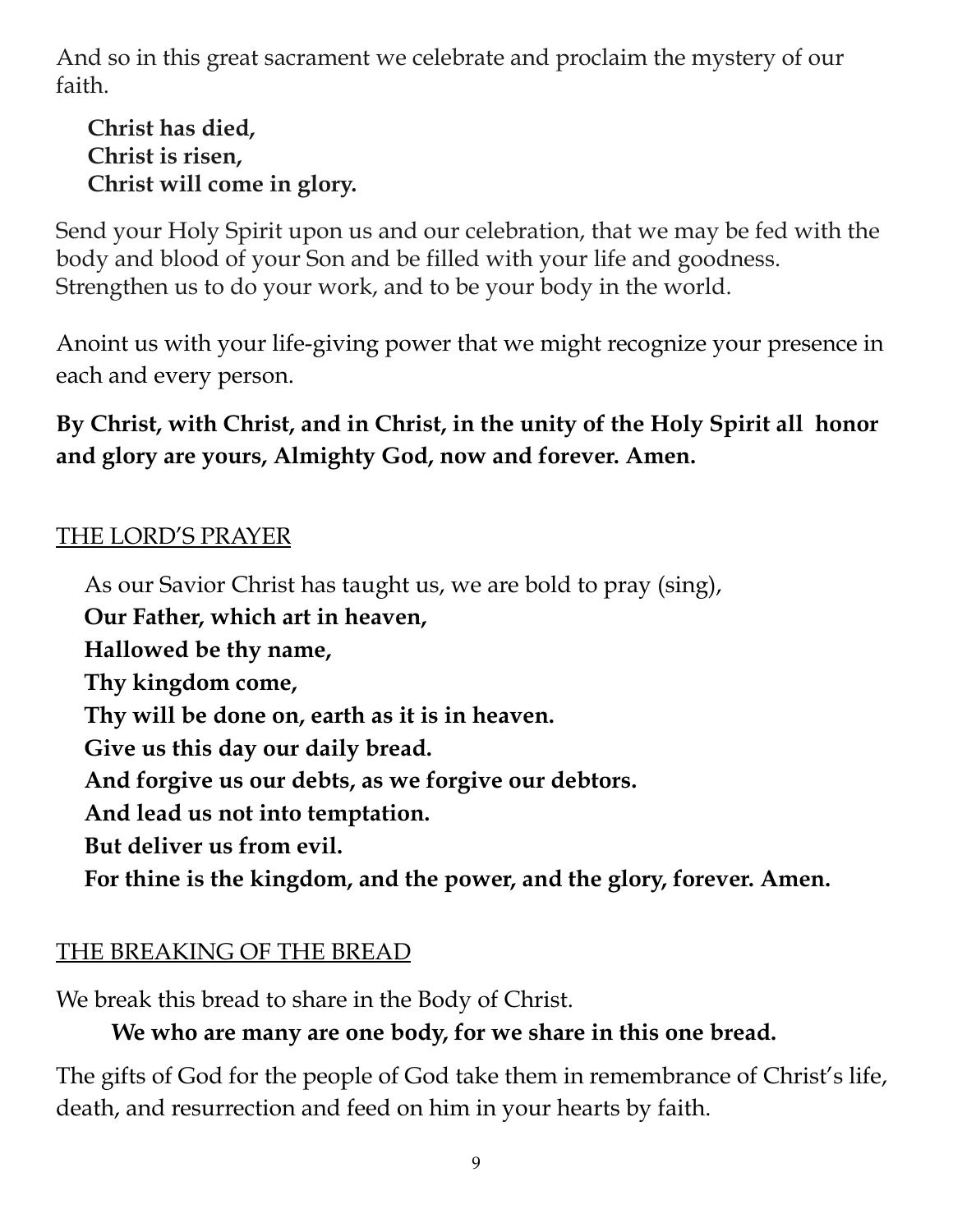#### WELCOME TO THE TABLE

*All are welcome to receive communion.*

*Please be seated. Our Eucharistic Ministers will come to you. As they approach, please stand if you are able. Gluten-free wafers and grape juice are available.*

*If you would like to receive a blessing instead of communion, simply cross your arms in front of you.*

# COMMUNION INSTRUMENTAL MUSIC

# POST COMMUNION PRAYER

**Life-giving God, in the mystery of Christ's resurrection you send light to conquer darkness, water to give new life, and the bread of life to nourish your people. Send us forth as witnesses to your Son's resurrection that we may show your glory to all the world; through Jesus Christ our Lord. Amen.**

# FINAL BLESSING

# DISMISSAL

Go in peace. Tend to your spirit and our city.

# **Thanks be to God.**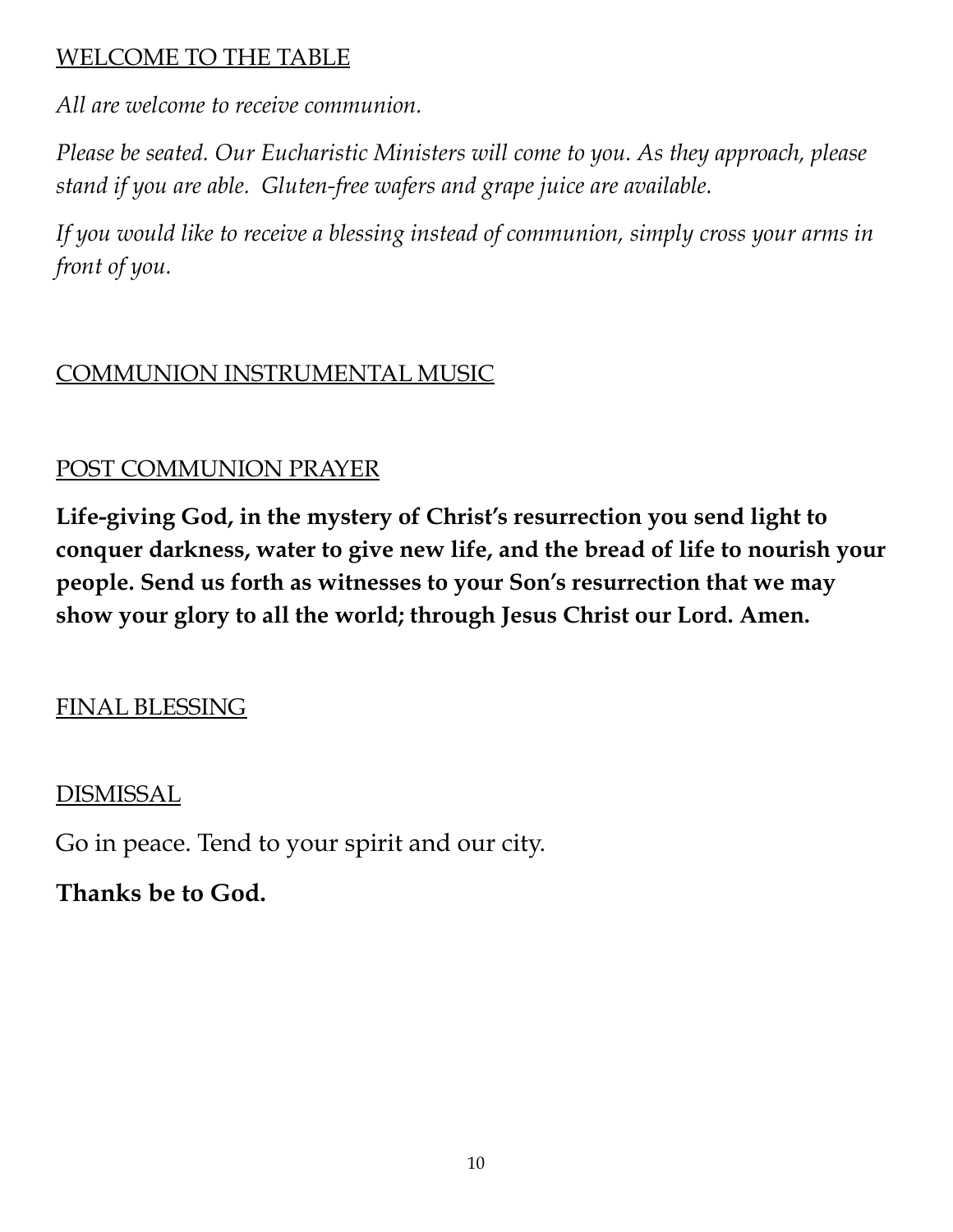## **SMSJ WEEKLY CALENDAR** (November 29, 2021 - December 5, 2021)

#### **Tuesday**

|                 | 9:30am                 | Food Shelf Prep & Foodlink Delivery (Bob V)     |  |  |  |  |  |
|-----------------|------------------------|-------------------------------------------------|--|--|--|--|--|
| Wednesday       |                        |                                                 |  |  |  |  |  |
|                 | 9:30am                 | Morning Healing Eucharist                       |  |  |  |  |  |
|                 | 10:30-12pm             | Food Shelf Ministry (Bob and Paula V)           |  |  |  |  |  |
|                 | 12 <sub>pm</sub>       | Freedom Scholars, CCE, and SMSJ partner meeting |  |  |  |  |  |
| <b>Thursday</b> |                        |                                                 |  |  |  |  |  |
|                 | 9:30am                 | <b>Staff Meeting</b>                            |  |  |  |  |  |
|                 | $7:00$ pm              | <b>Bible Study-The Book of Acts</b>             |  |  |  |  |  |
|                 |                        | Zoom link will be available on the website      |  |  |  |  |  |
| Friday          | Pastor Cindy's day off |                                                 |  |  |  |  |  |

#### **2022 Pledge Campaign**

We met our goal of \$95,000 in pledges for 2022!. Thank you to all who participated in this year's campaign, your support is greatly appreciated.

## **Food Shelf Volunteers Needed**

We need some help if we are going to be able to continue offering a weekly Food Shelf for our neighbors. Here are some dates we need coverage:

Tuesday, Dec. 7, Bag food (afternoon/evening) Tuesday, Dec. 2, Unload truck, unpack food, set-up for baggers (9am) Tuesday, Dec. 21, Bag food (afternoon/evening) Tuesday, Dec. 28, Bag food (afternoon/evening) Tuesday, Jan. 4, Unload truck, unpack food, set-up for baggers (9am) Tuesday, Jan. 4, Bag food (afternoon/evening) Tuesday, Jan. 11, Bag food (afternoon/evening)

Interested in more information or signing up? Contact Paula Valeri at *pvaleri@gmail.com*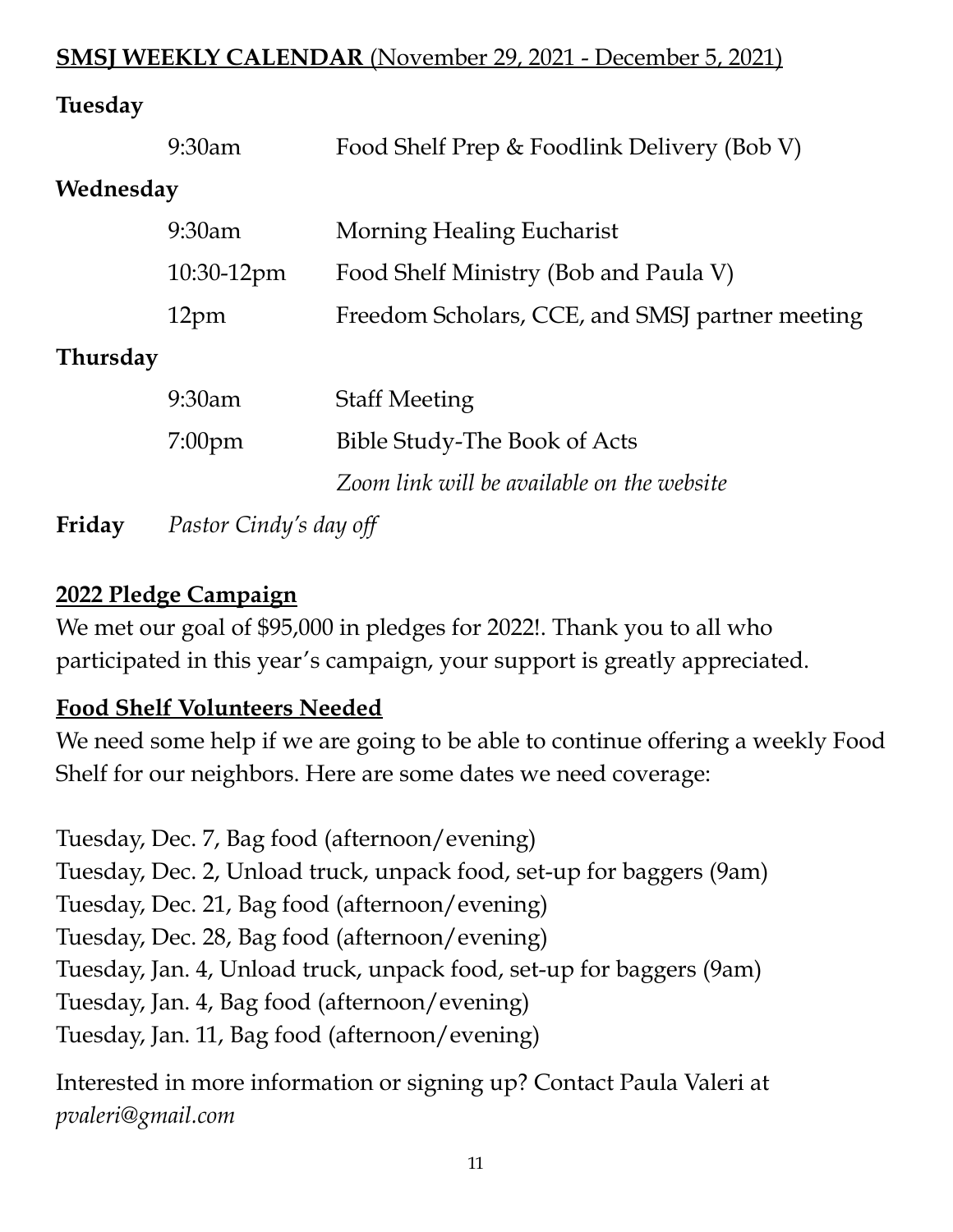# **Bible Study**

Continuing this Thursday, **December 2nd**, Rev' Cindy is leading a weekly Bible Study at 7:00pm and participants will be able to attend online. We are studying the Book of Acts! The Zoom link is posted on the website.

# **Weekly Worship Email**

Look out on Fridays for our weekly Sunday Service reminder email! It will include links to the live stream, our Youtube channel, and this week's bulletins. If you aren't receiving it in your inbox, check your spam and promotional folders.

## **Prayer Concerns and/or Thanksgivings**

Our newsprint "Prayer" board is back. You are welcome to light a candle and put the name(s) of those you would like us to hold in prayer. First names will be shared during the Prayers of the People. If you would like to include any of these names on our regular prayer list, please email Terri Censak at scensak@frontiernet.net.

# **Readers and Eucharistic Ministers**

If you'd like to serve as a Reader and/or a Eucharistic Minister, please let Deacon Mike or Pastor Cindy know. The November and December schedule is attached. If you are unable to serve a particular weekend, please find a replacement and let Pastor Cindy know.

## **Monthly E-Newsletter**

If you have not been receiving our monthly E-Newsletter and you would like to, please add your name and email address to the list on the clipboard in the Narthex.

# **2022 Nominations Open**

The following positions are open for nominations:

- 1 Co-Warden, 2-year term
- 1 Vestry, 2-year term
- 2 Vestry, 3-year term
- 1 Delegate to Convention, 3-year term
- 1 Alternate Delegate to Convention, 1-year term

Nomination forms are available on the table near the coffee station.